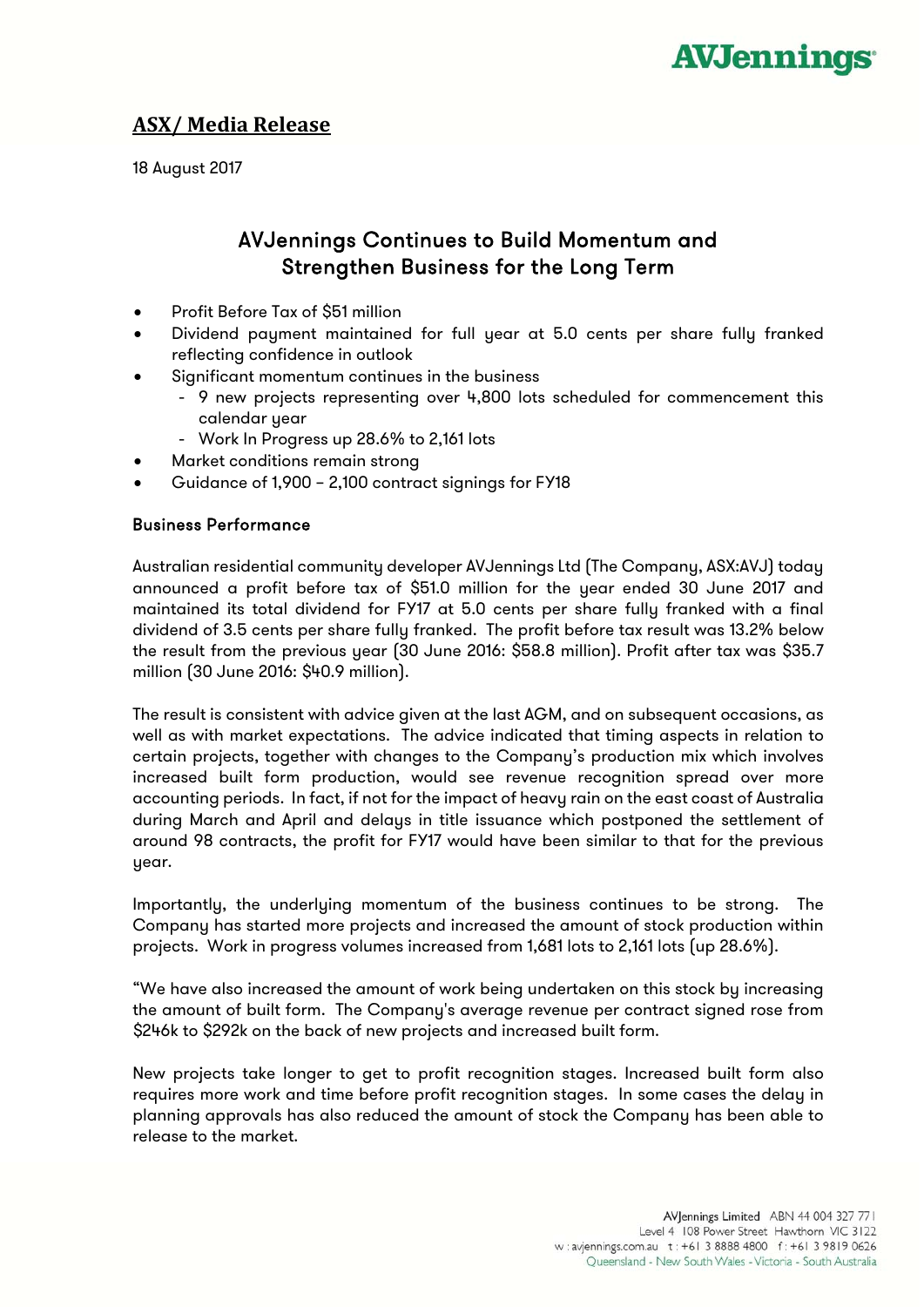

To therefore achieve contract signings of 1,843 lots - up slightly on last year's number of 1,832 - was a pleasing outcome. Settlements for the period were 1,509 lots as many of the contracts signed will settle in future accounting periods.

So whilst the result for the year was lower than that of the previous year we are very pleased with the value that has been created in the business during FY17," Mr Summers said.

Recognising this value creation and their continuing confidence in the future, Directors have decided to maintain dividends at the same level as the previous year by declaring a fully franked final dividend of 3.5 cents per share.

#### **Outlook**

Activity levels, particularly in the Company's key markets of Sydney, Brisbane, Melbourne and Auckland remain high, with demand for residential land lots, detached dwellings, townhouses and low-rise apartments remaining strong.

Operationally, the Company continues to search for improvement in all aspects of its business, investing in product, people and brand and reviewing management structures and costs. It also continues to monitor emerging issues, trends and opportunities, both in the short and long term.

The Company continues to invest in the acquisition of land in areas where people want to live, namely Australia's major capital cities as well as Auckland in New Zealand. AVJennings management will continue to target suitable development opportunities in the middle rings and growth corridors of these capital cities.

The Company continued to diversify its portfolio. Following strong sales and settlements of the 'Rosny' apartment building at Waterline Place in Williamstown, AVJennings released the GEM apartment building at Waterline, which is achieving good pre-sales. Additionally, the Company recently announced the acquisition of a 67 apartment development site in the dynamic middle ring suburb of Kogarah, 19km south of Sydney's CBD.

The Company is targeting commencement of 9 new projects representing over 4,800 lots in the 2017 calendar year.

The Company is also exploring opportunities to participate in the supply of social housing. Mr Summers said social housing not only represents an excellent business opportunity for the developer but it is also aligned with the Company's commitment to being a community developer.

Given the component of debt committed to work in progress, which will turn to cash quickly once stock is completed, debt levels remain within acceptable parameters. The level of completed unsold stock remains very low at 6.1% by value of lots under control.

The Company's land bank is approximately 10,000 lots.

Key economic drivers are positive, with strong consumer confidence to transact in housing supported by expectations of continuing low interest rates and inflation, positive population growth and shortages of detached and low rise dwellings in Sydney, Melbourne and Auckland.